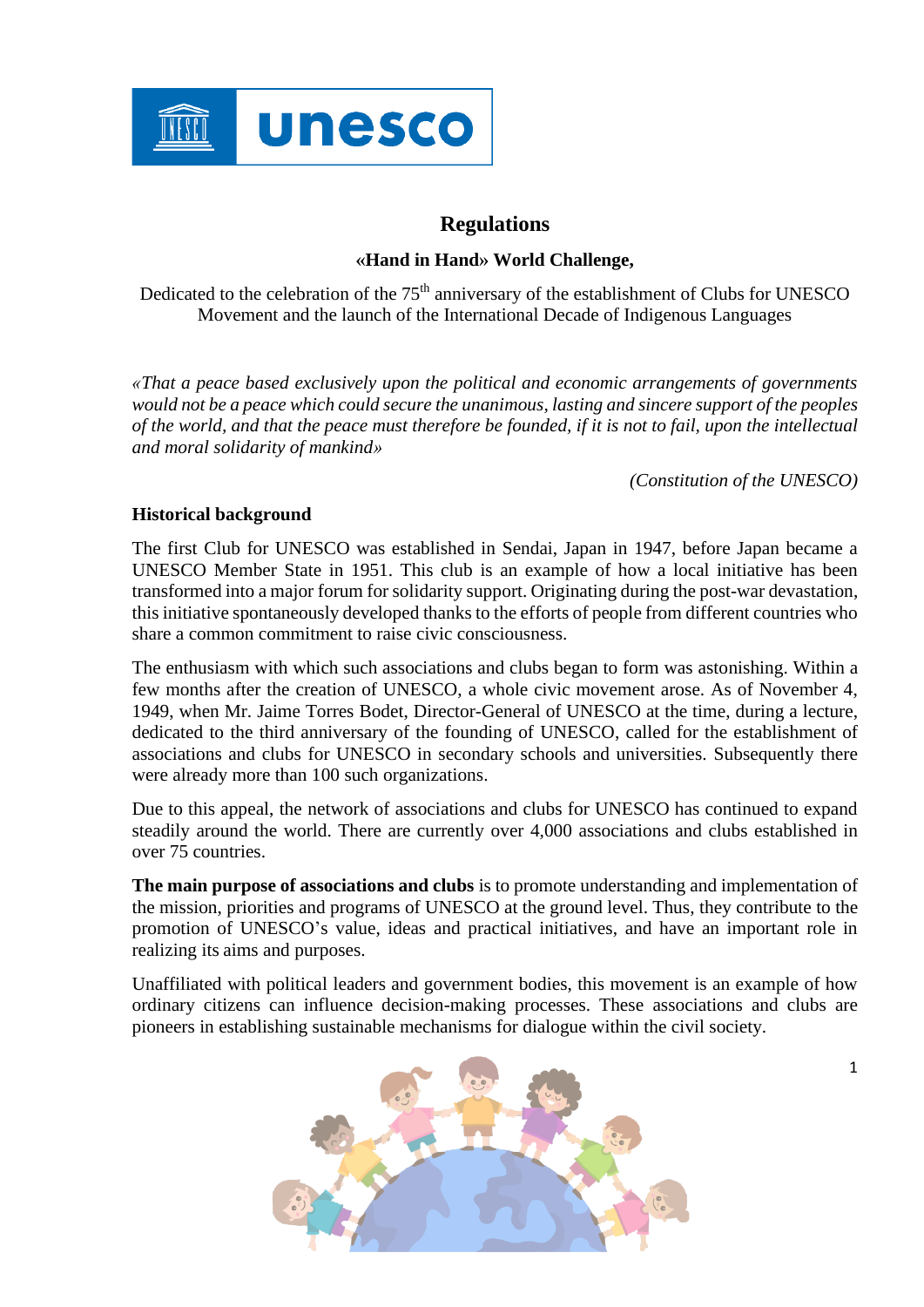**Initiators and organizers of the challenge:** Kazakhstan National Federation of Clubs for UNESCO (KazFUCA).

The Kazakhstan Federation of Clubs for UNESCO (KazFUCA), founded in 2009, includes 167 clubs with a total of over 19,000 active members. KazFUCA are actively working on the implementation of various major competitions, festivals, forums, seminars, master classes and other social projects at the national, regional and international levels to support the talented young generation.

Annually, more than 10,000 children from different parts of Kazakhstan participate in the Federation's projects on intercultural, creative and moral education, gaining access to the best practices in the field of UNESCO's core competencies.

Social media:<https://www.instagram.com/unescoclubskz/>

Website:<https://unescoclubs.kz/>

KazFUCA announces the launch of the **"Hand in Hand" World Challenge** and invites all clubs and associations of the world to participate actively.

The challenge is supported by: National Commission of the Republic of Kazakhstan for UNESCO and ISESCO, UNESCO Almaty Cluster Office, World Federation of Clubs and Associations for UNESCO (WFUCA), National Federation of Associations for UNESCO in Japan (NFUAJ).

**Dates:** from May 30 to June 30, 2022.

**Purpose:** spreading the ideas of peace and harmony among the younger generation, promoting intercultural dialogue and friendliness through a video challenge, which acts as a symbol of unification.

**Participants:** everyone from 5 to 35 years old can take part in the challenge.

**Geography:** Member states of the UNESCO

Participation is free.

#### **THE TERMS OF PARTICIPATION**

The challenge takes place in one stage:

- To participate in the challenge, representatives of Clubs for UNESCO movement are invited to make a video. Members of Clubs and Associations should stand in a line, circle or other position and take each other's hand. It is necessary to capture the process as one participant extends his hand, and the second one takes it.
- *Holding hands* is a symbol of care, trust, friendship, mutual understanding and good intentions towards each other.